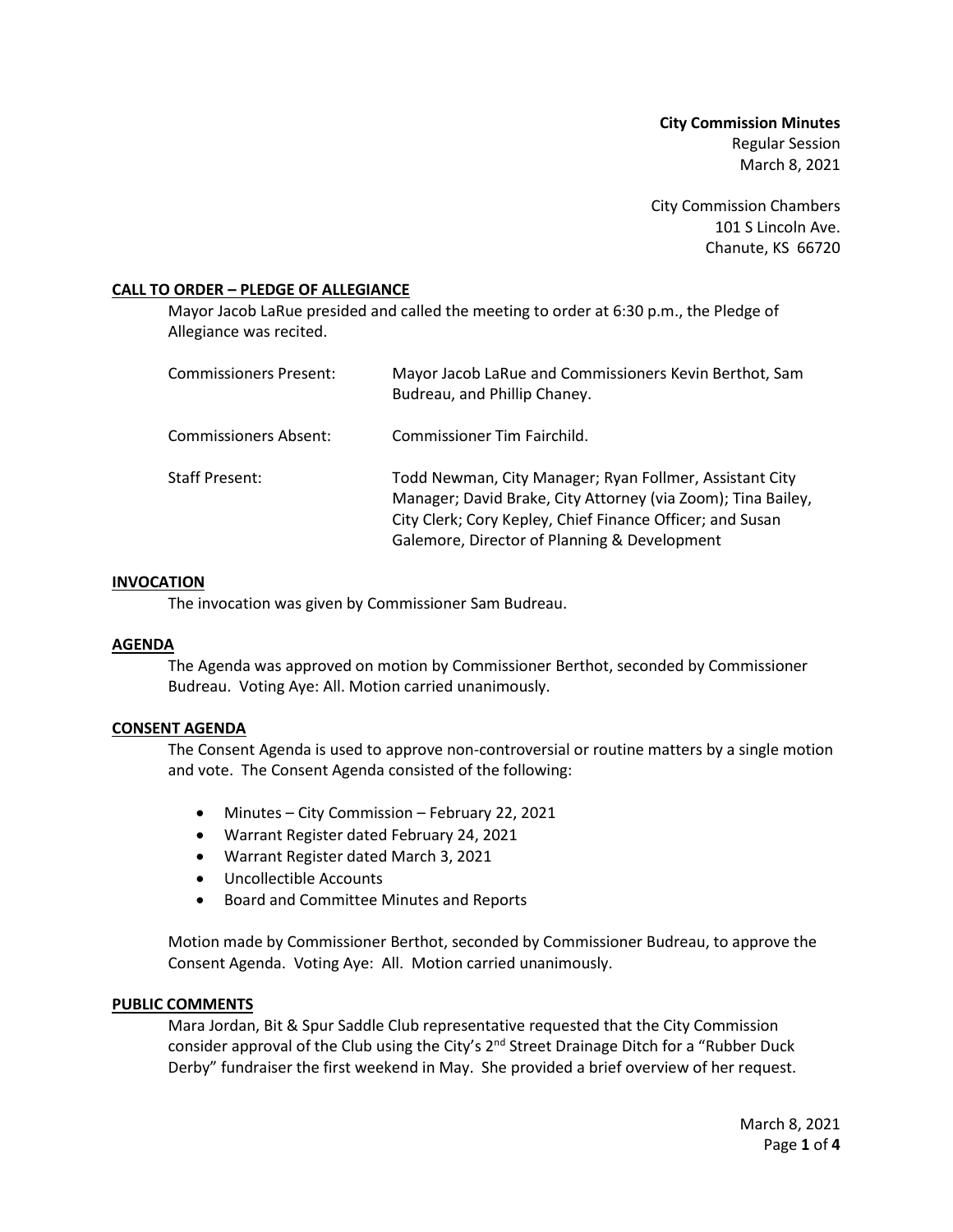General discussion was made. Comments were made by City Manager Todd Newman.

City Commission was not in support of the request as presented.

## **CITY MANAGER'S REPORT**

City Manager Todd Newman gave his report on City activities and operations. Items reported on included an update on the schedule for reopening City Buildings to the public.

City Manager Newman provided a brief overview of a 3-Month Payment Option Plan for customers with high utility usage during the recent extreme cold weather event. Applications will be available at the City Utility Office. He reported that other options for utility assistance are available through Operation Soup Line and the Kansas LIEAP Program.

General discussion was made. Comments were made by City Manager Todd Newman and Chief Finance Officer Cory Kepley.

## **OLD BUSINESS**

## **CHANUTE COMPREHENSIVE PLAN AND ZONING REVIEW AND DISCUSSION**

This item was discussed at the February 8, 2021 regular City Commission Meeting. Garver Urban Planner Juliet Bell Richey provided a presentation, via Zoom for review and discussion.

Garver's Urban Planner Juliet Richey stated that organizations typically start looking at updating their Comprehensive Plans every 10 to 20 years depending on growth and activity in the region.

General discussion was made. Comments were made by City Manager Todd Newman and Assistant City Manager Ryan Follmer.

Commission consensus was to wait until the COVID-19 Pandemic settles and to revisit this item at a later date.

#### **NEW BUSINESS**

# **KANSAS DEPARTMENT OF TRANSPORTATION US-169 PROJECT UPDATE**

Kansas Department of Transportation representative Wayne Gudmonson and Troy Howard provided a presentation and update on the US-169 Project and answered questions.

General discussion was made. Comments were made by City Manager Todd Newman.

#### **CITY OF CHANUTE STRATEGIC PLAN**

City Staff has completed the Strategic Plan for the City Commission to review before the upcoming budget work sessions. By developing and implementing the Strategic Plan, City Management set's guidance and transparency for City Staff within their immediate department. The Strategic Plan will be reviewed and updated yearly, alongside the adopted annual budget.

General discussion was made. Comments were made by City Manager Todd Newman and Assistant City Manager Ryan Follmer.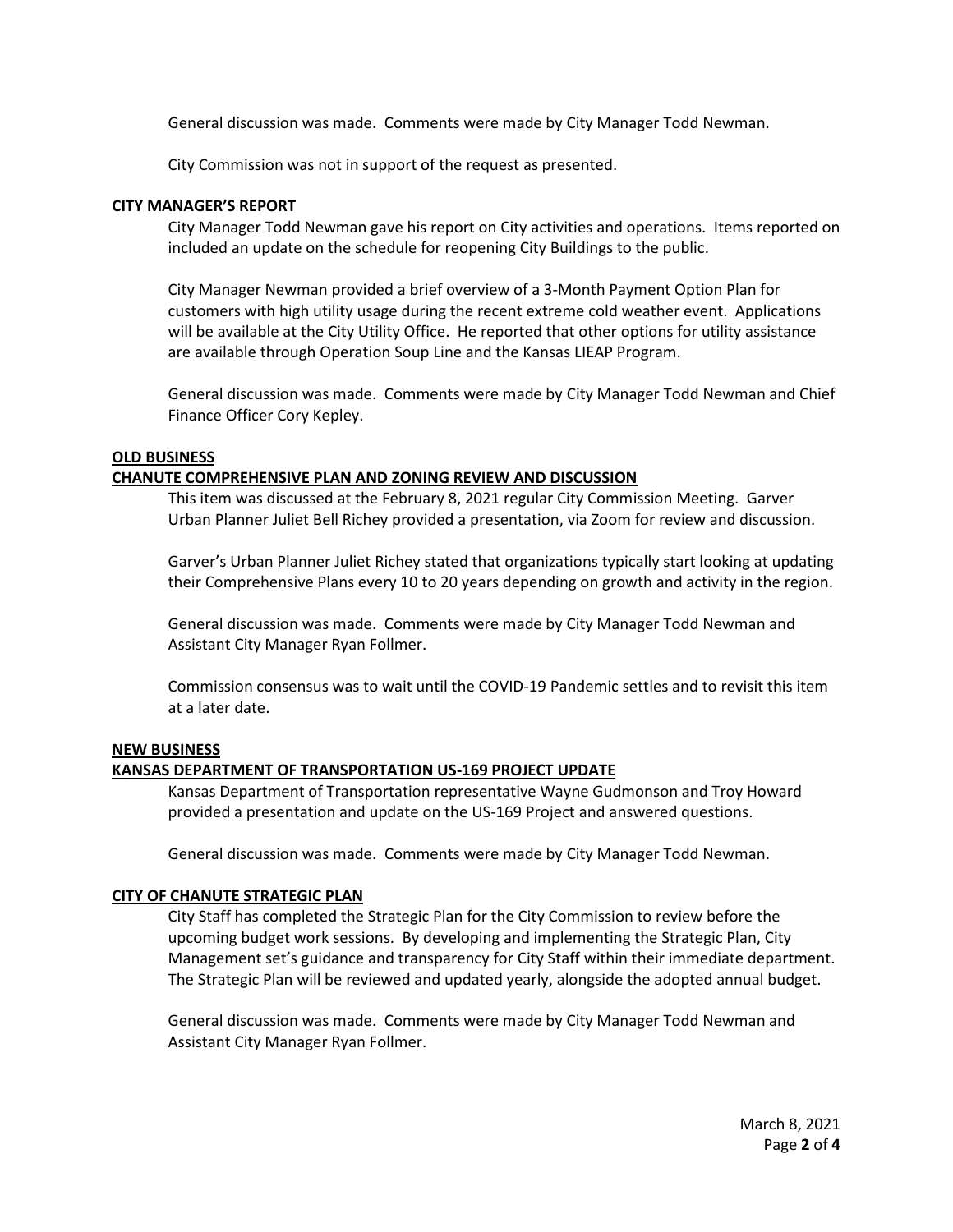Commission consensus was to place this item on the April 12, 2021 Agenda for further review and discussion.

# **PROPERTY RESOLUTION – 602 NORTH WASHINGTON PROPERTY RESOLUTION – 424 SOUTH MALCOLM PROPERTY RESOLUTION – 1219 NORTH STEUBEN PROPERTY RESOLUTION – 222 WEST MULBERRY PROPERTY RESOLUTION – 318 SOUTH ALLEN PROPERTY RESOLUTION – 127 SOUTH GRANT**

Motion made by Commissioner Budreau, seconded by Commissioner Berthot, to adopt resolution declaring that the above properties are in violation of Chanute Municipal Codes and authorizing abatement of certain nuisances as presented. Voting Aye: All. Motion carried unanimously.

The Resolutions were assigned: No. 2021-17, No. 2021-18, No. 2021-19, No. 2021-20, No. 2021- 21, and No. 2021-22.

## **COMMISSION COMMENTS**

Commissioner Chaney commented on downtown revitalization projects, housing projects, commercial projects and encouraged everyone to stay mindful during future planning and remember current, new, and returning residents in order to stay on the path of progression.

Commissioner Berthot reminded everyone with upcoming warmer weather to be aware and cautious of slow-moving vehicles, farm equipment, and children playing.

Commissioner Budreau commented on the proposed traffic signal for the intersection at 35<sup>th</sup> & Santa Fe.

General discussion was made. Comments were made by City Manager Todd Newman.

Commissioner Budreau suggested enforcement of the detour laws for the US-169 Project to protect City roads.

Commissioner Budreau requested an update on the new Animal Shelter.

General discussion was made. Comments were made by City Manager Todd Newman and Assistant City Manager Ryan Follmer.

Commission suggested that a ribbon cutting be held for both the new Animal Shelter and the Santa Fe Ballfield Complex.

City Manager Newman will schedule ribbon cuttings and report back to the City Commission.

Mayor LaRue requested information on the City's procedure to request the street sweeper.

General discussion was made. Comments were made by City Manager Todd Newman.